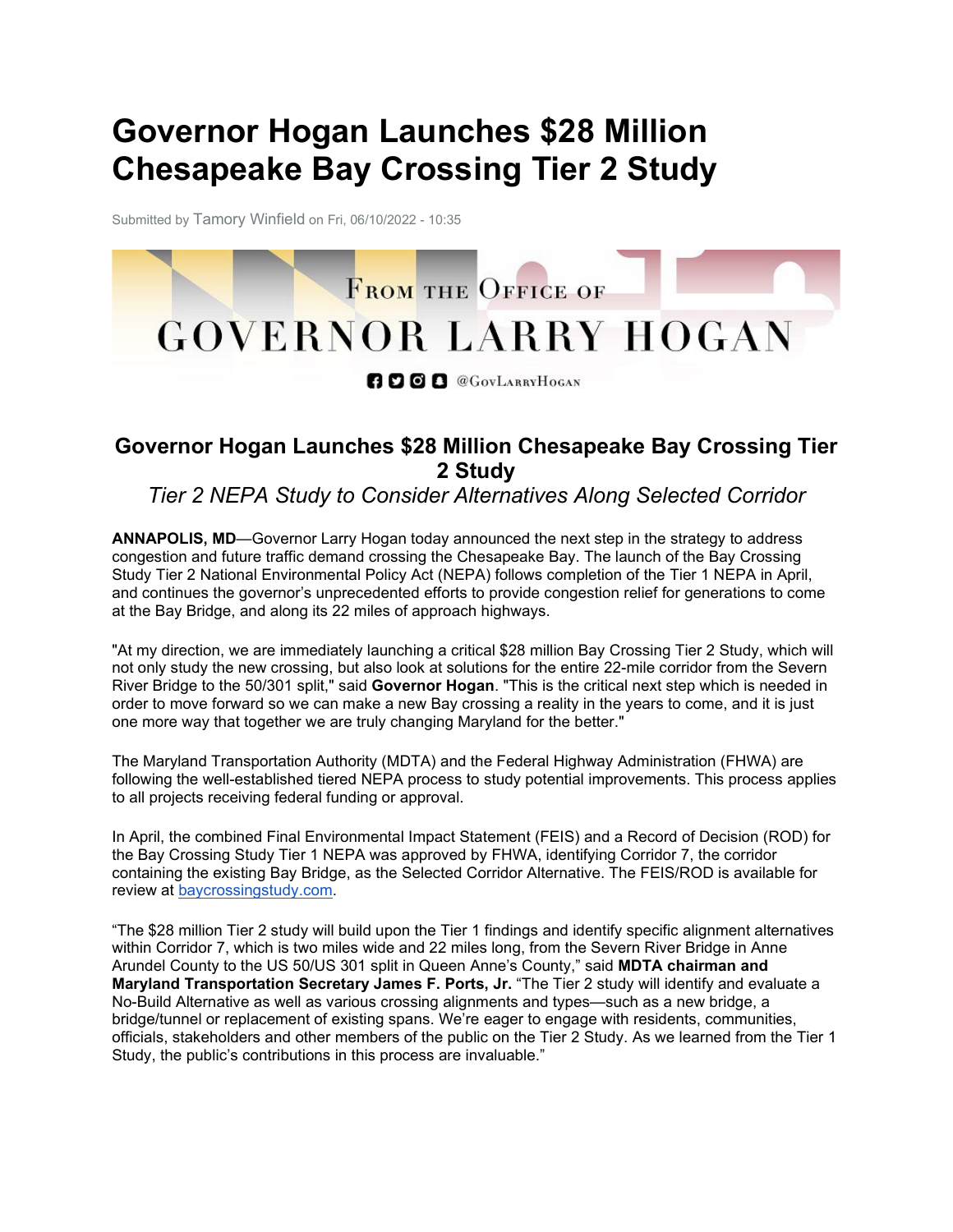At its June 23 meeting, the MDTA Board is expected to vote on the agency's draft Consolidated Transportation Program, which includes funding for the Tier 2 NEPA. The study would take about four to five years to complete. If a build alignment alternative is selected, another Record of Decision for Tier 2 would be required before proceeding to final design, right-of-way acquisition, and construction. A No-Build Alternative means that no action of any kind would be taken.

"Today's announcement marks a major milestone for Maryland that advances a path forward for congestion relief at the Bay Bridge and for local communities in Anne Arundel and Queen Anne's counties," said **MDTA Executive Director William Pines**.

Modal and operational alternatives (MOA), including ferry service, rail, bus, and transportation system management/transportation demand management were evaluated as part of Tier 1 and were found to not meet the Tier 1 purpose and need as stand-alone options. The Tier 2 study will analyze buses, ferries, and transportation system and demand management, as well as how they may be used in conjunction with other alternatives.

Additional information and public participation opportunities for the Tier 2 NEPA Study will be posted to [baycrossingstudy.com.](https://gcc02.safelinks.protection.outlook.com/?url=https%3A%2F%2Flnks.gd%2Fl%2FeyJhbGciOiJIUzI1NiJ9.eyJidWxsZXRpbl9saW5rX2lkIjoxMDQsInVyaSI6ImJwMjpjbGljayIsImJ1bGxldGluX2lkIjoiMjAyMjA2MTAuNTkyMDI5OTEiLCJ1cmwiOiJodHRwczovL2djYzAyLnNhZmVsaW5rcy5wcm90ZWN0aW9uLm91dGxvb2suY29tLz91cmw9aHR0cHMlM0ElMkYlMkZ3d3cuYmF5Y3Jvc3NpbmdzdHVkeS5jb20lMkYmZGF0YT0wNSU3QzAxJTdDampveW5lcjIlNDBtZG90Lm1hcnlsYW5kLmdvdiU3QzllYjAxM2YwZTZlMjQxODIxNGU1MDhkYTRhMTYzOWE2JTdDYjM4Y2QyN2M1N2NhNDU5N2JlMjgyMmRmNDNkZDQ3ZjElN0MwJTdDMCU3QzYzNzkwMzc1NjU2MzQ2ODkxNiU3Q1Vua25vd24lN0NUV0ZwYkdac2IzZDhleUpXSWpvaU1DNHdMakF3TURBaUxDSlFJam9pVjJsdU16SWlMQ0pCVGlJNklrMWhhV3dpTENKWFZDSTZNbjAlM0QlN0MzMDAwJTdDJTdDJTdDJnNkYXRhPUg1U2JGVzVCTkFSMVJzOWdXZEliSiUyQllJaHQxeSUyQkVUYm9LWDdHZTNHTEg4JTNEJnJlc2VydmVkPTAifQ.wUTDDxkiHenc2xPKeM2fbosMYrK8I2MGCfikpexgMDg%2Fs%2F148747491%2Fbr%2F132716199477-l&data=05%7C01%7Ctwinfield1%40mdta.state.md.us%7Cd13e8639d1c948e35f2508da4aedff3e%7Cb38cd27c57ca4597be2822df43dd47f1%7C0%7C0%7C637904683299929790%7CUnknown%7CTWFpbGZsb3d8eyJWIjoiMC4wLjAwMDAiLCJQIjoiV2luMzIiLCJBTiI6Ik1haWwiLCJXVCI6Mn0%3D%7C3000%7C%7C%7C&sdata=kq%2FGcTY8v9GPzeAwywqqvI%2F6EKqYAczwGg%2F%2F7GPw3Eo%3D&reserved=0)



**Continued Bay Bridge Progress Saves Customers Time, Money.** The launch of the Bay Crossing Study Tier 2 NEPA is the latest milestone in Governor Hogan's commitment to make the Chesapeake Bay crossing safer, more efficient, and more affordable for Marylanders and visitors to the state. Since 2015, the Hogan Administration has eliminated the \$1.50 E-ZPass monthly fee for Maryland residents, [made E-ZPass transponders free,](https://gcc02.safelinks.protection.outlook.com/?url=https%3A%2F%2Flnks.gd%2Fl%2FeyJhbGciOiJIUzI1NiJ9.eyJidWxsZXRpbl9saW5rX2lkIjoxMDUsInVyaSI6ImJwMjpjbGljayIsImJ1bGxldGluX2lkIjoiMjAyMjA2MTAuNTkyMDI5OTEiLCJ1cmwiOiJodHRwczovL2dvdmVybm9yLm1hcnlsYW5kLmdvdi8yMDE4LzA1LzIzL2dvdmVybm9yLWxhcnJ5LWhvZ2FuLXNhdmVzLW1hcnlsYW5kZXJzLTQ2LW1pbGxpb24tYnktcGVybWFuZW50bHktZWxpbWluYXRpbmctZS16cGFzcy10cmFuc3BvbmRlci1mZWUvIn0.SAfpQDCEhddDpyL9TChznfQPlnLCEISvb7x_JHvtS3g%2Fs%2F148747491%2Fbr%2F132716199477-l&data=05%7C01%7Ctwinfield1%40mdta.state.md.us%7Cd13e8639d1c948e35f2508da4aedff3e%7Cb38cd27c57ca4597be2822df43dd47f1%7C0%7C0%7C637904683299929790%7CUnknown%7CTWFpbGZsb3d8eyJWIjoiMC4wLjAwMDAiLCJQIjoiV2luMzIiLCJBTiI6Ik1haWwiLCJXVCI6Mn0%3D%7C3000%7C%7C%7C&sdata=DZLLVsgMQ31%2BBMVGibWW3E8yfEs7PsW1OrkbrriFq1s%3D&reserved=0) and reduced tolls twice[—delivering a \\$2.50 E-ZPass](https://gcc02.safelinks.protection.outlook.com/?url=https%3A%2F%2Flnks.gd%2Fl%2FeyJhbGciOiJIUzI1NiJ9.eyJidWxsZXRpbl9saW5rX2lkIjoxMDYsInVyaSI6ImJwMjpjbGljayIsImJ1bGxldGluX2lkIjoiMjAyMjA2MTAuNTkyMDI5OTEiLCJ1cmwiOiJodHRwczovL2dvdmVybm9yLm1hcnlsYW5kLmdvdi8yMDE1LzA1LzA3L2dvdmVybm9yLWhvZ2FuLXJvbGxzLWJhY2stdG9sbHMtc3RhdGV3aWRlLXNhdmluZy1tYXJ5bGFuZGVycy01NC1taWxsaW9uLWEteWVhci8ifQ.SC-_sG4bZuJVVGHXPhILZy6W8d6Y1QQegCTh0eNm3yk%2Fs%2F148747491%2Fbr%2F132716199477-l&data=05%7C01%7Ctwinfield1%40mdta.state.md.us%7Cd13e8639d1c948e35f2508da4aedff3e%7Cb38cd27c57ca4597be2822df43dd47f1%7C0%7C0%7C637904683299929790%7CUnknown%7CTWFpbGZsb3d8eyJWIjoiMC4wLjAwMDAiLCJQIjoiV2luMzIiLCJBTiI6Ik1haWwiLCJXVCI6Mn0%3D%7C3000%7C%7C%7C&sdata=W3rgZGVPghGAEAR7ldtTmhvuXHdpZSLrwcx24MN%2BqJM%3D&reserved=0)  [Maryland toll at the Bay Bridge,](https://gcc02.safelinks.protection.outlook.com/?url=https%3A%2F%2Flnks.gd%2Fl%2FeyJhbGciOiJIUzI1NiJ9.eyJidWxsZXRpbl9saW5rX2lkIjoxMDYsInVyaSI6ImJwMjpjbGljayIsImJ1bGxldGluX2lkIjoiMjAyMjA2MTAuNTkyMDI5OTEiLCJ1cmwiOiJodHRwczovL2dvdmVybm9yLm1hcnlsYW5kLmdvdi8yMDE1LzA1LzA3L2dvdmVybm9yLWhvZ2FuLXJvbGxzLWJhY2stdG9sbHMtc3RhdGV3aWRlLXNhdmluZy1tYXJ5bGFuZGVycy01NC1taWxsaW9uLWEteWVhci8ifQ.SC-_sG4bZuJVVGHXPhILZy6W8d6Y1QQegCTh0eNm3yk%2Fs%2F148747491%2Fbr%2F132716199477-l&data=05%7C01%7Ctwinfield1%40mdta.state.md.us%7Cd13e8639d1c948e35f2508da4aedff3e%7Cb38cd27c57ca4597be2822df43dd47f1%7C0%7C0%7C637904683299929790%7CUnknown%7CTWFpbGZsb3d8eyJWIjoiMC4wLjAwMDAiLCJQIjoiV2luMzIiLCJBTiI6Ik1haWwiLCJXVCI6Mn0%3D%7C3000%7C%7C%7C&sdata=W3rgZGVPghGAEAR7ldtTmhvuXHdpZSLrwcx24MN%2BqJM%3D&reserved=0) which is a less expensive round trip toll price than when the bridge opened in 1952.